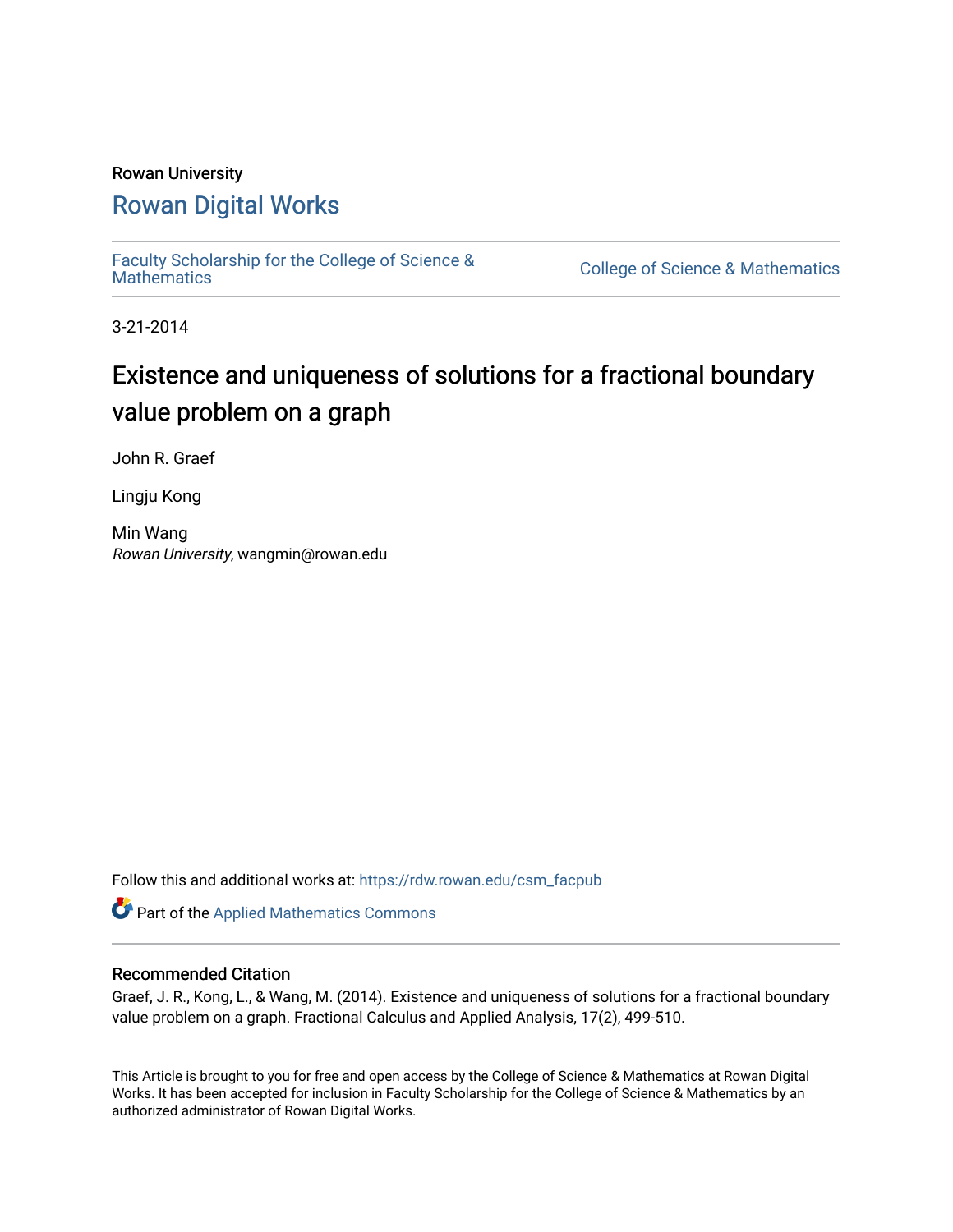Dynamical Systems, Differential [doi:10.3934/proc.2015.0533](http://dx.doi.org/10.3934/proc.2015.0533) Equations and Applications<br>
AIMS Proceedings, 2015 pp. 533–539

### EXISTENCE OF HOMOCLINIC SOLUTIONS FOR SECOND ORDER DIFFERENCE EQUATIONS WITH p-LAPLACIAN

JOHN R. GRAEF

Department of Mathematics University of Tennessee at Chattanooga Chattanooga, TN 37403, USA

Lingju Kong

Department of Mathematics University of Tennessee at Chattanooga Chattanooga, TN 37403, USA

Min Wang

Equifax Inc. Alpharetta, GA 30005, USA

Abstract. Using the variational method and critical point theory, the authors study the existence of infinitely many homoclinic solutions to the difference equation

$$
-\Delta(a(k)\phi_p(\Delta u(k-1))) + b(k)\phi_p(u(k)) = \lambda f(k, u(k))), \quad k \in \mathbb{Z},
$$

where  $p > 1$  is a real number,  $\phi_p(t) = |t|^{p-2}t$  for  $t \in \mathbb{R}, \lambda > 0$  is a parameter,  $a, b : \mathbb{Z} \to$  $(0, \infty)$ , and  $f : \mathbb{Z} \times \mathbb{R} \to \mathbb{R}$  is continuous in the second variable. Related results in the literature are extended.

1. Introduction. In this paper, we are concerned with the existence of solutions of the second order difference equation with a p-Laplacian

<span id="page-1-0"></span>
$$
\begin{cases}\n-\Delta(a(k)\phi_p(\Delta u(k-1))) + b(k)\phi_p(u(k)) = \lambda f(k, u(k))), & k \in \mathbb{Z}, \\
u(k) \to 0 \text{ as } |k| \to \infty,\n\end{cases}
$$
\n(1)

where  $p > 1$  is a real number,  $\phi_p(t) = |t|^{p-2}t$  for  $t \in \mathbb{R}, \lambda > 0$  is a parameter,  $\Delta$  is the forward difference operator defined by  $\Delta u(k) = u(k+1) - u(k)$  for  $k \in \mathbb{Z}$ ,  $a, b : \mathbb{Z} \to \mathbb{R}$ are positive real-valued functions, and  $f : \mathbb{Z} \times \mathbb{R} \to \mathbb{R}$  is continuous in the second variable. As in the literature, a solution of problem [\(1\)](#page-1-0) is referred to as a homoclinic solution of the equation

$$
-\Delta(a(k)\phi_p(\Delta u(k-1))) + b(k)\phi_p(u(k)) = \lambda f(k, u(k))), \quad k \in \mathbb{Z}.
$$

In a recent paper [\[3\]](#page-7-0), the present authors studied the existence of infinitely many solutions of problem [\(1\)](#page-1-0) and proved the following result.

<span id="page-1-1"></span>**Proposition 1.** ([\[3,](#page-7-0) Theorem 3.1]) Let

$$
F(k,t) = \int_0^t f(k,s)ds \quad \text{for all } (k,t) \times \mathbb{Z} \times \mathbb{R}.
$$

Assume that the following conditions hold:

(H1)  $b(k) \ge b_0 > 0$  for all  $k \in \mathbb{Z}$ ,  $b(k) \to \infty$  as  $|k| \to \infty$ ;

(H2)  $\limsup_{|t|\to\infty} \frac{F(k,t)}{|t|^p}$  $\frac{f(k,t)}{|t|^p} \leq 0$  uniformly for all  $k \in \mathbb{Z}$ ;

<sup>2010</sup> Mathematics Subject Classification. Primary: 39A10, 37C20, 58E05.

Key words and phrases. Difference equations, homoclinic solutions, infinitely many homoclinic solutions, variational method.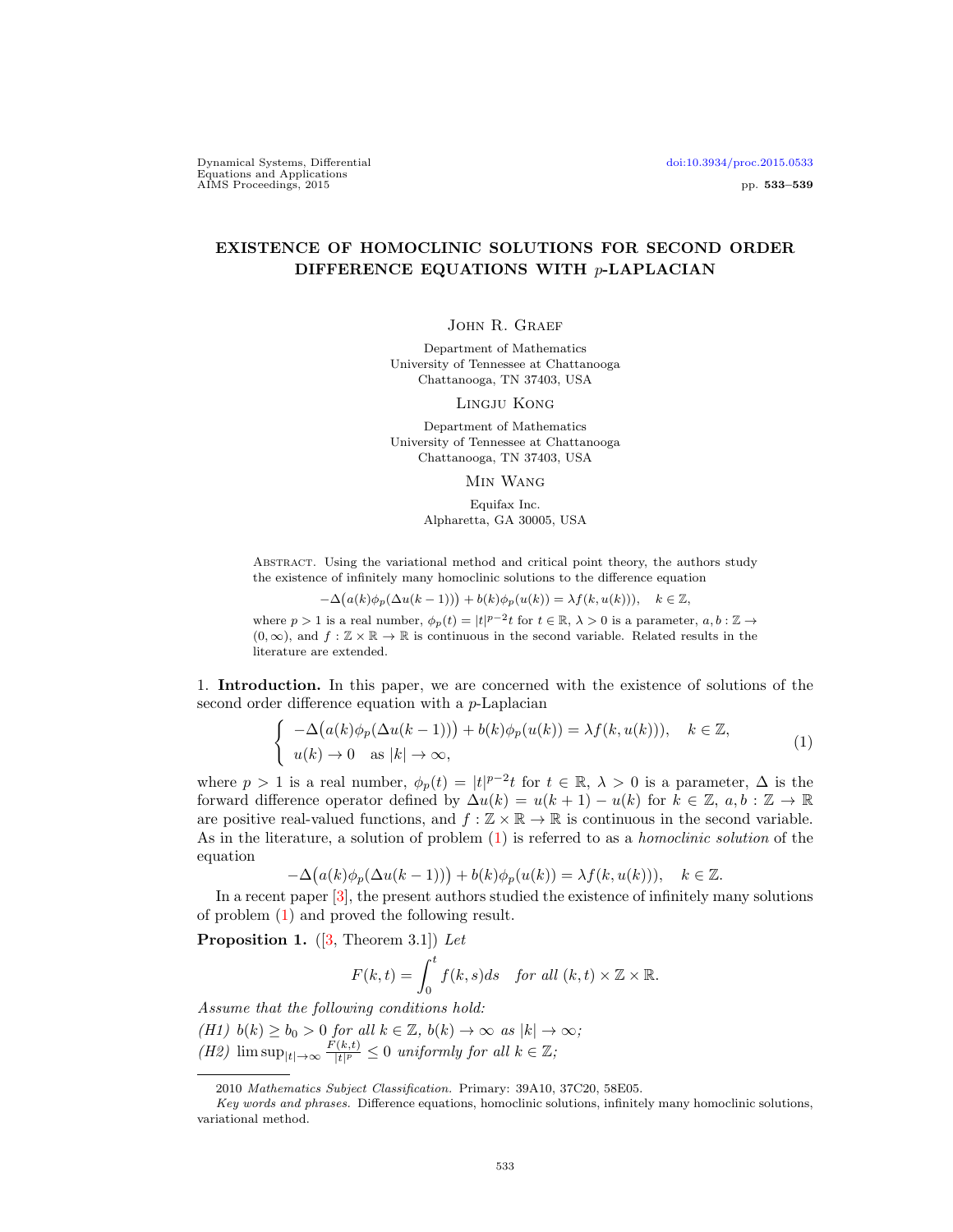(H3)  $\sup_{|t| \leq T} |F(\cdot, t)| \in \ell^1$  for all  $T > 0$ ;

(H4)  $f(k,-t) = -f(k,t)$  for all  $k \in \mathbb{Z}$  and  $t \in \mathbb{R}$ ;

(H5) there exists a constant  $M > 0$  such that

$$
a(k) \leq Mb(k)
$$
 for all  $k \in \mathbb{Z}$ ;

(H6) there exist a constant  $\rho > 0$  and two positive functions  $w_1, w_2 \in \ell^1$  such that

$$
w_1(k)|t|^p \le F(k,t) \le w_2(k)|t|^p \tag{2}
$$

for all  $k \in \mathbb{Z}$  and  $|t| \leq \rho$ .

Then, there exists a constant  $\Delta > 0$  such that for all  $\lambda > \Delta$ , problem [\(1\)](#page-1-0) has a sequence  ${u_n(k)}$  of nontrivial solutions satisfying

$$
u_n \to 0
$$
 in X and  $I_{\lambda}(u_n) \leq 0$ ,

where X and  $I_{\lambda}$  are defined by [\(3\)](#page-3-0) and [\(6\)](#page-3-1) below, respectively.

Our goal here is to apply the variational method and critical point theory to find new criteria for the existence of infinitely many solutions of problem [\(1\)](#page-1-0). Our theorems extend and complement the existing results in the literature (Proposition [1,](#page-1-1) in particular). We also wish to point out that our results here do not require conditions analogous to (H5) or (H6) above. For more studies on homoclinic solutions for difference equations, we refer the reader to  $[1, 3, 4, 6, 7, 9, 11]$  $[1, 3, 4, 6, 7, 9, 11]$  $[1, 3, 4, 6, 7, 9, 11]$  $[1, 3, 4, 6, 7, 9, 11]$  $[1, 3, 4, 6, 7, 9, 11]$  $[1, 3, 4, 6, 7, 9, 11]$  $[1, 3, 4, 6, 7, 9, 11]$  $[1, 3, 4, 6, 7, 9, 11]$  $[1, 3, 4, 6, 7, 9, 11]$  $[1, 3, 4, 6, 7, 9, 11]$  $[1, 3, 4, 6, 7, 9, 11]$  $[1, 3, 4, 6, 7, 9, 11]$  and the references therein.

The following assumptions will be used in this paper.

(A1) There exist  $\alpha \geq p, C > D > 0$ , and  $0 < \delta < 1$  such that

$$
D|t|^{\alpha-1}<|f(k,t)|
$$

(A2)  $tf(k, t) \geq 0$  for  $k \in \mathbb{Z}$  and  $t \in [-\delta, \delta]$ , where  $\delta$  is as given in (A1).

The remainder of this paper is organized as follows. Section [2](#page-2-0) contains some preliminary lemmas and Section [3](#page-4-0) contains the main results and their proofs.

<span id="page-2-0"></span>2. Preliminary results. In this section, we will establish the variational framework for problem [\(1\)](#page-1-0) and present some lemmas that will be used in the next section.

For each  $1 \leq p < \infty$ , let  $\ell^p$  be the set of all functions  $u : \mathbb{Z} \to \mathbb{R}$  such that

$$
||u||_p = \left(\sum_{k\in\mathbb{Z}} |u(k)|^p\right)^{1/p} < \infty,
$$

and let  $\ell^{\infty}$  be the set of all functions  $u : \mathbb{Z} \to \mathbb{R}$  such that

$$
||u||_{\infty} = \sup_{k \in \mathbb{Z}} |u(k)| < \infty.
$$

Then, we have

$$
\ell^p \subseteq \ell^q
$$
 and  $||u||_q \leq ||u||_p$  for any  $1 \leq p \leq q < \infty$ .

In fact, for  $u \in \ell^p$ , by normalizing, we may assume  $||u||_p = 1$ . Then,  $|u(k)| \leq 1$  for any  $k \in \mathbb{Z}$ . Hence,  $|u(k)|^q \leq |u(k)|^p$ . This shows that  $||u||_q \leq ||u||_p$ , and so  $\ell^p \subseteq \ell^q$ .

The following lemma can be found in [\[2,](#page-7-7) pp. 3 and 429] and [\[4,](#page-7-2) Proposition 2].

**Lemma 2.1.** For each  $1 \leq p < \infty$ ,  $(\ell^p, \|\cdot\|_p)$  is a reflexive and separable Banach space whose dual is  $(\ell^q, \|\cdot\|_q)$ , where  $1/p + 1/q = 1$ . Moreover,  $(\ell^{\infty}, \|\cdot\|_{\infty})$  is a Banach space, and for all  $1 \leq p < \infty$ , the embedding  $\ell^p \hookrightarrow \ell^{\infty}$  is continuous since

$$
||u||_{\infty} \le ||u||_p \quad \text{for all } u \in \ell^p.
$$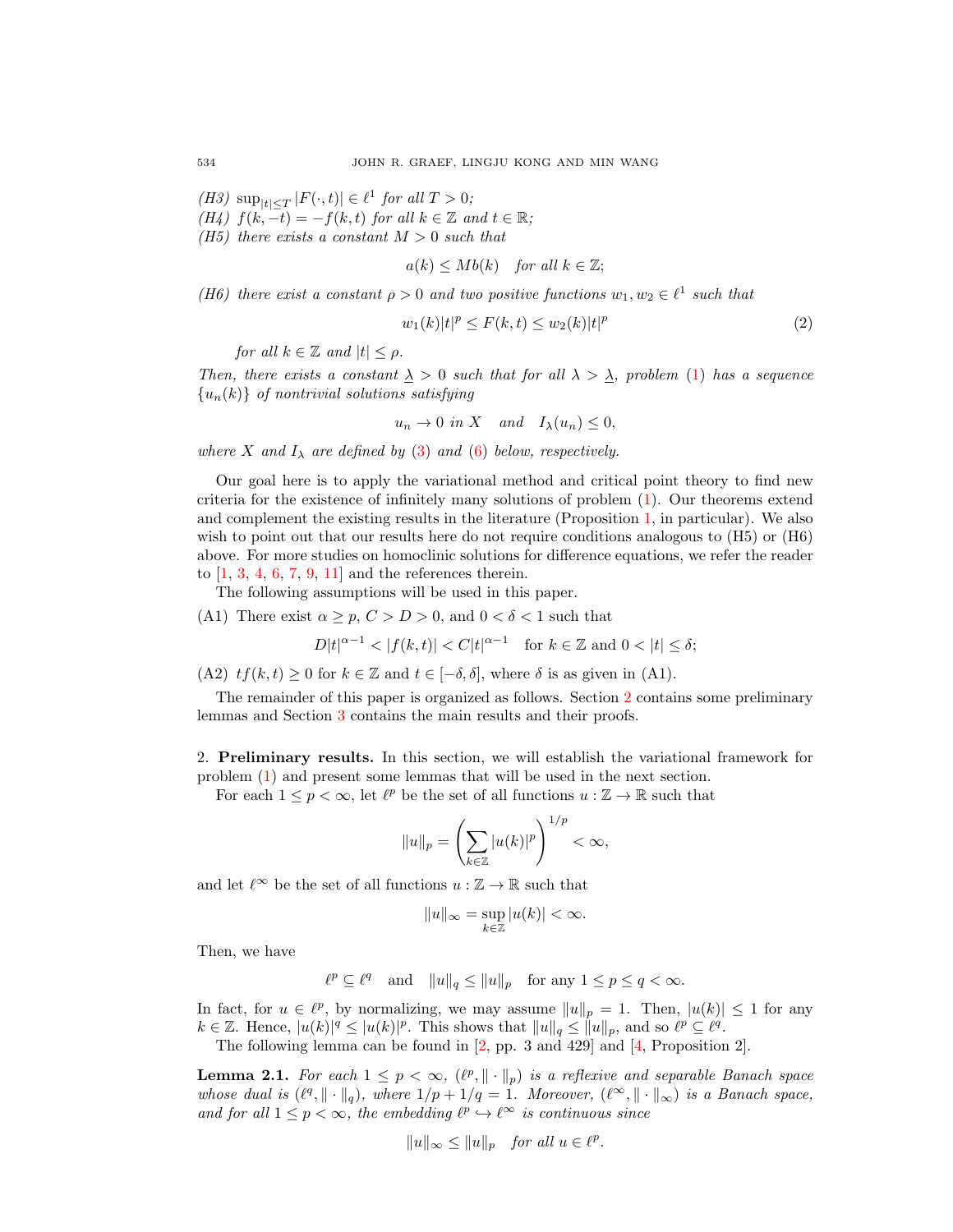Let

<span id="page-3-0"></span>
$$
X = \left\{ u : \mathbb{Z} \to \mathbb{R} \; : \; \sum_{k \in \mathbb{Z}} \left[ a(k) |\Delta u(k-1)|^p + b(k) |u(k)|^p \right] < \infty \right\} \tag{3}
$$

and

<span id="page-3-5"></span>
$$
||u|| = \left(\sum_{k \in \mathbb{Z}} \left[a(k)|\Delta u(k-1)|^p + b(k)|u(k)|^p\right]\right)^{1/p}.
$$
 (4)

Clearly, if (H1) holds, we have

<span id="page-3-6"></span>
$$
||u||_{\infty} \le ||u||_p \le b_0^{-1/p} ||u||. \tag{5}
$$

<span id="page-3-4"></span>**Lemma 2.2.** ([\[3,](#page-7-0) Lemma 2.2]) For each  $1 \leq p < \infty$ ,  $(X, \|\cdot\|)$  is a reflexive and separable Banach space, and the embedding  $X \hookrightarrow \ell^p$  is compact.

For any  $u \in X$  and  $\lambda > 0$ , let

$$
\Phi(u) = \frac{1}{p} \sum_{k \in \mathbb{Z}} \left[ a(k) |\Delta u(k-1)|^p + b(k) |u(k)|^p \right],
$$
  

$$
\Psi(u) = \sum_{k \in \mathbb{Z}} F(k, u(k)),
$$

and

<span id="page-3-1"></span>
$$
I_{\lambda}(u) = \Phi(u) - \lambda \Psi(u). \tag{6}
$$

<span id="page-3-2"></span>**Lemma 2.3.** For the functionals  $\Phi$ ,  $\Psi$ , and  $I_{\lambda}$ , we have the following:

(a) Assume that (H1) holds. Then  $\Phi \in C^1(X,\mathbb{R})$  with

$$
\langle \Phi'(u), v \rangle = \sum_{k \in \mathbb{Z}} \left[ a(k) \phi_p(\Delta u(k-1)) \Delta v(k-1) + b(k) \phi_p(u(k)) v(k) \right]
$$

for all  $u, v \in X$ .

(b) Assume that (A1) holds. Then  $\Psi \in C^1(\ell^p, \mathbb{R})$  with

$$
\langle \Psi'(u), v \rangle = \sum_{k \in \mathbb{Z}} f(k, u(k)) v(k) \quad \text{for all } u, v \in \ell^{p}.
$$

(c) Assume that (H1) and (A1) hold. Then, for each  $\lambda > 0$ , every critical point  $u \in X$  of  $I_{\lambda}$  is a solution of problem [\(1\)](#page-1-0).

**Remark 2.1.** Part (a) of Lemma [2.3](#page-3-2) with  $a(k) \equiv 1$  on Z has been proved in [\[4,](#page-7-2) Proposition 5]; part (b) of the lemma has been shown in [\[4,](#page-7-2) Proposition 6] under the assumption  $(C1)$   $\lim_{t\to 0} \frac{|f(k,t)|}{|t|^{p-1}}$  $\frac{f(k,t)|}{|t|^{p-1}} = 0$  uniformly for all  $k \in \mathbb{Z}$ ;

and part (c) of the lemma with  $a(k) \equiv 1$  on Z has been verified in [\[4,](#page-7-2) Proposition 7] under (H1) and (C1). The present version of the lemma can be proved essentially by the same method used in [\[4\]](#page-7-2). Below, we just provide a brief sketch of the proof for part (b).

*Proof of Lemma [2.3](#page-3-2) (b)*. By  $(A1)$ , we have

<span id="page-3-3"></span>
$$
|f(k,t)| \le C|t|^{\alpha - 1} \le C|t|^{p-1} \quad \text{for } k \in \mathbb{Z} \text{ and } |t| \le \delta. \tag{7}
$$

Thus,

$$
|F(k,t)| \le \frac{C}{p}|t|^p \quad \text{for } k \in \mathbb{Z} \text{ and } |t| \le \delta.
$$

For any  $u \in \ell^p$ , there exists  $h \in \mathbb{N}$  such that  $|u(k)| \leq \delta$  for all  $k \in \mathbb{Z}$  with  $|k| > h$ . Hence,

$$
\left|\sum_{k\in\mathbb{Z}}F(k,u(k))\right|\leq \sum_{|k|\leq h}|F(k,u(k))|+\frac{C}{p}\sum_{|k|>h}|u(k)|^p,
$$

and so  $\Psi$  is well defined.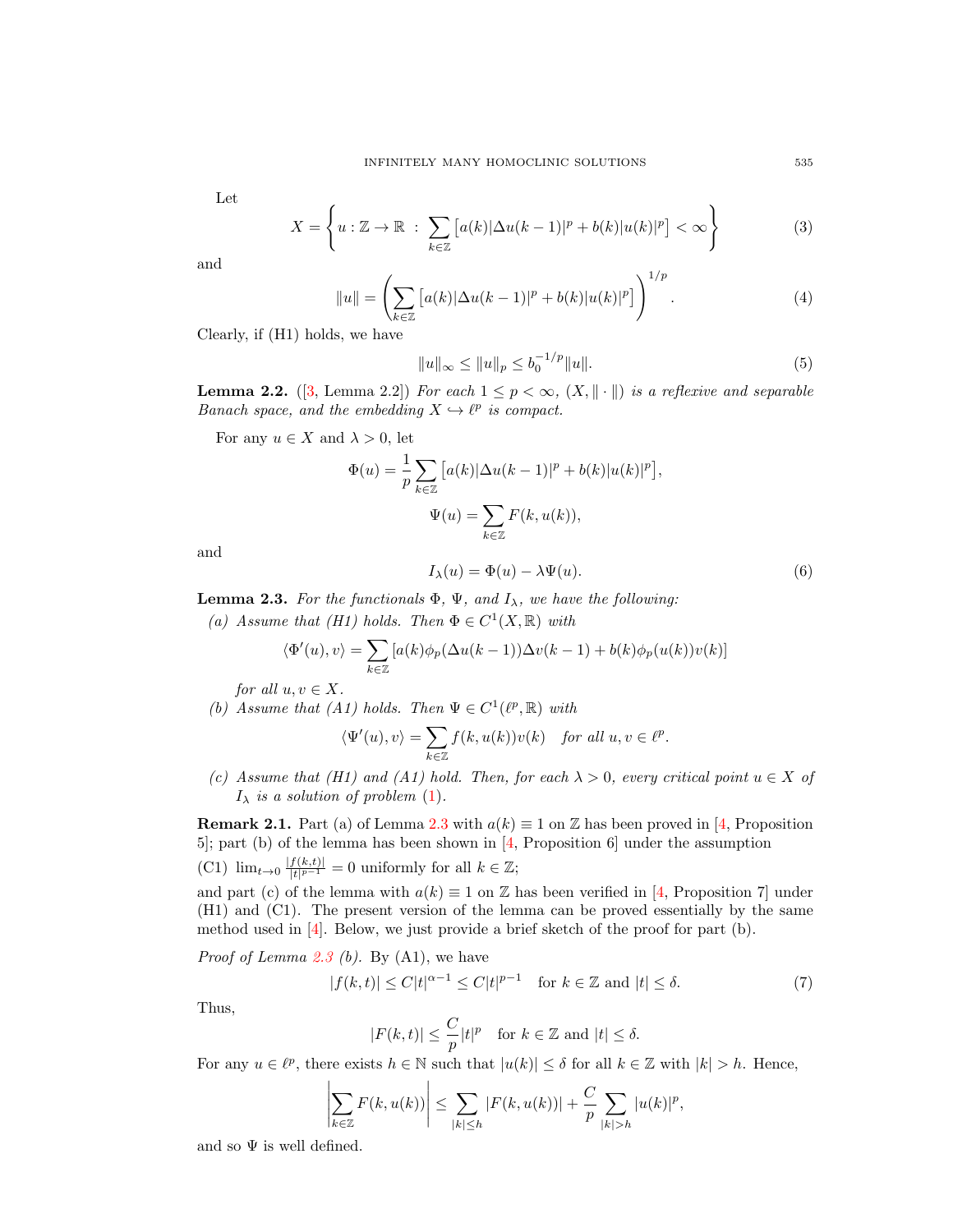Noting the similarity between  $(7)$  and inequality  $(6)$  in  $[4]$ , the remainder of the proof is almost the same as that of the proof of [\[4,](#page-7-2) Proposition 6]. The details are omitted.  $\Box$ 

<span id="page-4-0"></span>3. Main results. We first state our results in this paper. Our first theorem provides conditions for the existence of at least one solution of problem [\(1\)](#page-1-0), and the second one is for infinitely many solutions.

<span id="page-4-3"></span>**Theorem 3.1.** Assume that (H1)–(H3), (A1), and (A2) hold. Then, there exists  $\lambda^* > 0$ such that for any  $\lambda > \lambda^*$ , problem [\(1\)](#page-1-0) has at least one nontrivial solution  $\{u_\lambda(k)\}\$  which is a global minimizer of the functional  $I_{\lambda}$  defined by [\(6\)](#page-3-1).

<span id="page-4-5"></span>**Theorem 3.2.** Assume that (H1)–(H4), (A1), and (A2) hold. Then, there exists  $\overline{\lambda} > 0$  such that for any  $\lambda > \overline{\lambda}$ , problem [\(1\)](#page-1-0) has a sequence  $\{u_{\lambda,n}(k)\}\$  of nontrivial solutions satisfying

 $u_{\lambda,n} \to 0$  in X as  $n \to \infty$  and  $I_{\lambda}(u_{\lambda,n}) \leq 0$ ,

where X and  $I_{\lambda}$  are defined by [\(3\)](#page-3-0) and [\(6\)](#page-3-1), respectively.

In the remainder of this section, we prove our theorems above. Recall that a functional I defined on X is said to satisfy the Palais–Smale (PS) condition if every sequence  $\{u_n\} \subset X$ , such that  $I(u_n)$  is bounded and  $I'(u_n) \to 0$  as  $n \to \infty$ , has a convergent subsequence.

<span id="page-4-1"></span>**Lemma 3.3.** Assume that (H1)–(H3) and (A1) hold. Then, for any  $\lambda > 0$ ,  $I_{\lambda}$  is coercive and satisfies the PS condition.

**Remark 3.1.** The conclusion of Lemma [3.3](#page-4-1) with  $a(t) \equiv 1$  was proved in [\[4,](#page-7-2) Proposition 9] under the assumptions  $(H1)$ – $(H3)$  and  $(C1)$ . Note that, in the proof, the role of  $(C1)$  is to guarantee that  $\Psi \in C^1(X,\mathbb{R})$ . Then, in view of Lemma [2.3](#page-3-2) (b), the proof here is essentially the same. We omit the details.

Lemma [3.4](#page-4-2) below can be found in [\[8,](#page-7-8) [10\]](#page-7-9).

<span id="page-4-2"></span>**Lemma 3.4.** Let X be a real reflexive Banach space, and let I be a weakly lower (upper, respectively) semicontinuous functional such that

$$
\lim_{||u|| \to \infty} I(u) = \infty \quad \left( \lim_{||u|| \to \infty} I(u) = -\infty, \text{ respectively} \right).
$$

Then, there exists  $u_0 \in X$  such that

$$
I(u_0) = \inf_{u \in X} I(u) \quad \left( I(u_0) = \sup_{u \in X} I(u), \text{ respectively} \right).
$$

Furthermore, if  $I \in C^1(X, R)$ , then  $I'(u_0) = 0$ .

Next we prove our first main result.

*Proof of Theorem [3.1.](#page-4-3)* Fix  $\lambda > 0$ . By Lemma [3.3,](#page-4-1) the functional  $I_{\lambda}$  is coercive, that is,  $\lim_{\|u\|\to\infty} I_\lambda(u) = \infty$ . Note that  $I_\lambda$  is continuously differentiable and sequentially weakly lower semicontinuous and X is reflexive (by Lemma  $2.2$ ). Then, from Lemma  $3.4$  with  $I = I_{\lambda}, I_{\lambda}$  attains its infimum in X at some  $u_{\lambda} \in X$  and  $I'_{\lambda}(u_{\lambda}) = 0$ . In view of Lemma [2.3](#page-3-2) (c),  $u_{\lambda}(k)$  is a solution of problem [\(1\)](#page-1-0).

We now show that  $u_\lambda(k) \neq 0$  on Z. Let  $\delta$  be given as in (A1). Choose a function  $w \in X$ satisfying  $w(k) \neq 0$  and  $|w(k)| \leq \delta$  on Z. Then, by Lemma [2.2](#page-3-4) and the fact that  $1 < p \leq \alpha$ , we have  $w \in \ell^{\alpha}$ . From (A1) and (A2), we see that

<span id="page-4-4"></span>
$$
F(k,t) \ge \frac{1}{\alpha} D|t|^{\alpha} \quad \text{for } k \in \mathbb{Z} \text{ and } |t| \le \delta. \tag{8}
$$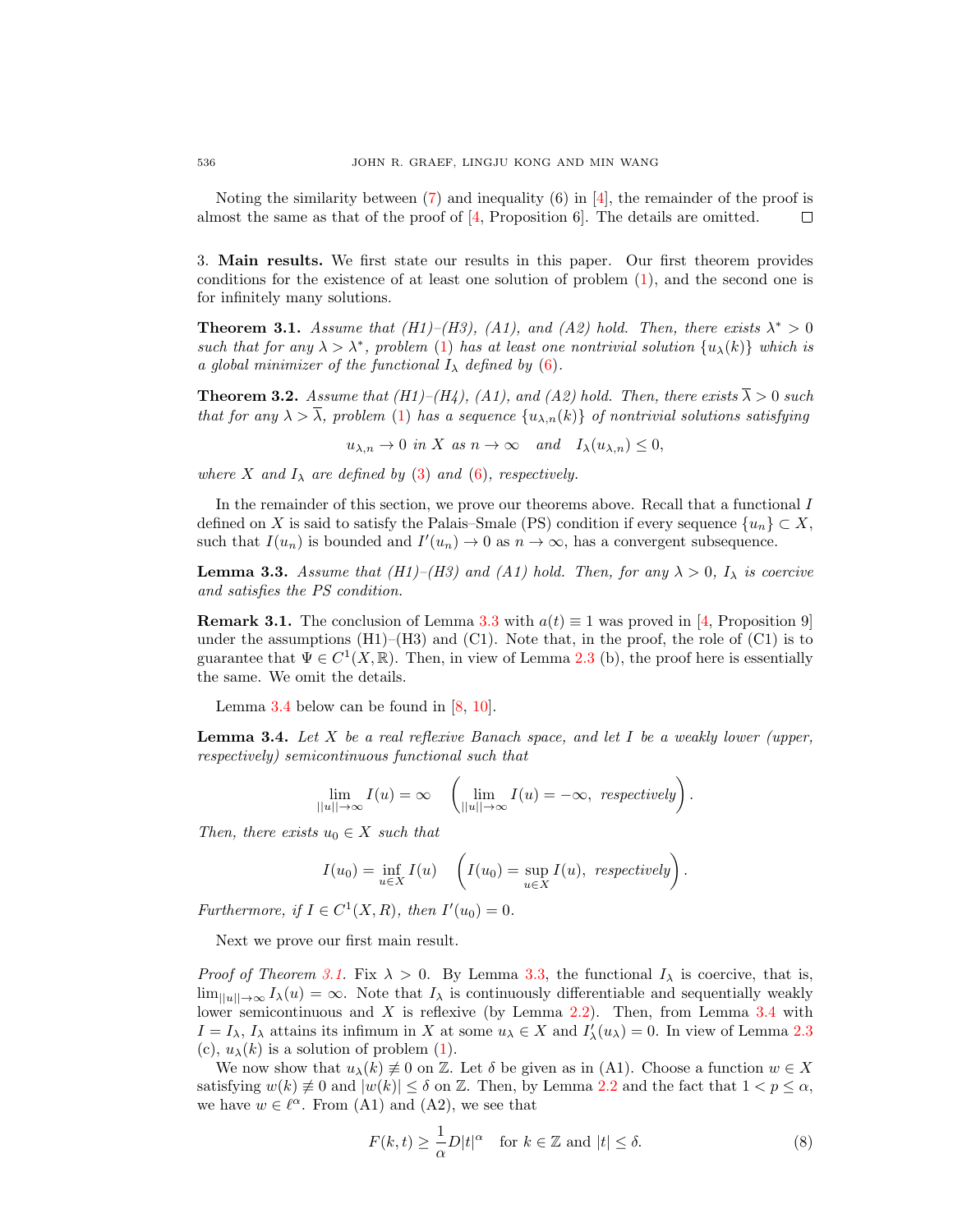Then, from  $(4)$ ,  $(6)$ , and  $(8)$ , we have

<span id="page-5-0"></span>
$$
I_{\lambda}(w) = \Phi(w) - \lambda \Psi(w)
$$
  

$$
< \frac{1}{p} ||w||^{p} - \frac{1}{\alpha} \lambda D \sum_{k \in \mathbb{Z}} |w(k)|^{\alpha}
$$
  

$$
= \frac{1}{p} ||w||^{p} - \frac{1}{\alpha} \lambda ||w||_{\alpha}^{\alpha} D < 0 \quad \text{if } \lambda > \lambda^{*},
$$
 (9)

where

$$
\lambda^* = \frac{\alpha \|w\|^p}{pD\|w\|_\alpha^\alpha} > 0.
$$

Then,  $I_{\lambda}(u_{\lambda}) < 0$  if  $\lambda > \lambda^*$ . Hence,  $u_{\lambda}(k) \neq 0$  on Z for  $\lambda > \lambda^*$ , i.e, problem [\(1\)](#page-1-0) has a nontrivial solution for  $\lambda > \lambda^*$ . This completes the proof of the theorem.  $\Box$ 

To prove Theorem [3.2,](#page-4-5) we first recall the notion of genus.

**Definition 3.5.** Let  $X$  be a Banach space and  $A$  a subset of  $X$ .  $A$  is said to be symmetric if  $u \in A$  implies  $-u \in A$ . For a closed symmetric set A with  $0 \notin A$ , the genus  $\gamma(A)$  of A is defined as the smallest integer  $k$  such that there exists an odd continuous mapping from  $A$ to  $\mathbb{R}^k \setminus \{0\}$ . If there does not exist such k, we define  $\gamma(A) = \infty$ . Moreover, we set  $\gamma(\emptyset) = 0$ . Let  $\Gamma_k$  denote the family of closed symmetric subsets A of X such that  $0 \notin A$  and  $\gamma(A) \geq k$ .

We now give the following version of the symmetric mountain pass lemma, which follows from [\[5,](#page-7-10) Theorem 1].

<span id="page-5-2"></span>**Lemma 3.6.** Let X be an infinite dimensional Banach space and  $I \in C^1(X,\mathbb{R})$  satisfy the following two conditions:

(B1) I(u) is even, bounded from below,  $I(0) = 0$ , and  $I(u)$  satisfies the PS condition;

(B2) for each  $n \in \mathbb{N}$ , there exists an  $A_n \in \Gamma_n$  such that  $\sup_{u \in A_n} I(u) < 0$ .

Then,  $I(u)$  has a sequence of critical points  $u_n$  such that

$$
I(u_n) \le 0
$$
,  $u_n \ne 0$ , and  $\lim_{n \to \infty} u_n = 0$ .

<span id="page-5-1"></span>**Lemma 3.7.** Assume that (H1), (A1), and (A2) hold. Then, there exists  $\overline{\lambda} > 0$  such that for any  $\lambda > \overline{\lambda}$  and  $n \in \mathbb{N}$ , there exists  $A_n \in \Gamma_n$  such that  $\sup_{u \in A_n} I_{\lambda}(u) < 0$ .

*Proof.* Let  $\lambda > 0$  be fixed. For any  $n \in \mathbb{N}$ , we can choose an *n*-dimensional subspace  $Y_n \subset X$ . Let

$$
S_{n-1} = \{ u \in Y_n : ||u|| = 1 \}.
$$

Since  $S_{n-1}$  is finite dimensional and compact, we have

$$
\kappa_{n-1} := \inf_{w \in S_{n-1}} \|w\|_{\alpha}^{\alpha} > 0.
$$

Define

$$
\kappa = \inf_{n \in \mathbb{N}} \kappa_{n-1}.
$$

To show that  $\kappa > 0$ , assume to the contrary that  $\kappa = 0$ . Then, for any  $l \in \mathbb{N}$ , there exists  $w_l \in S_{l-1}$  such that

$$
\sum_{k\in\mathbb{Z}}|w_l(k)|^\alpha<\frac{1}{l}.
$$

Thus,

$$
\lim_{l \to \infty} w_l(k) \to 0 \quad \text{for } k \in \mathbb{Z}.
$$

Then, from the facts that

$$
\sum_{k\in\mathbb{Z}} b(k)|w_l(k)|^p \leq ||w_l||^p = 1
$$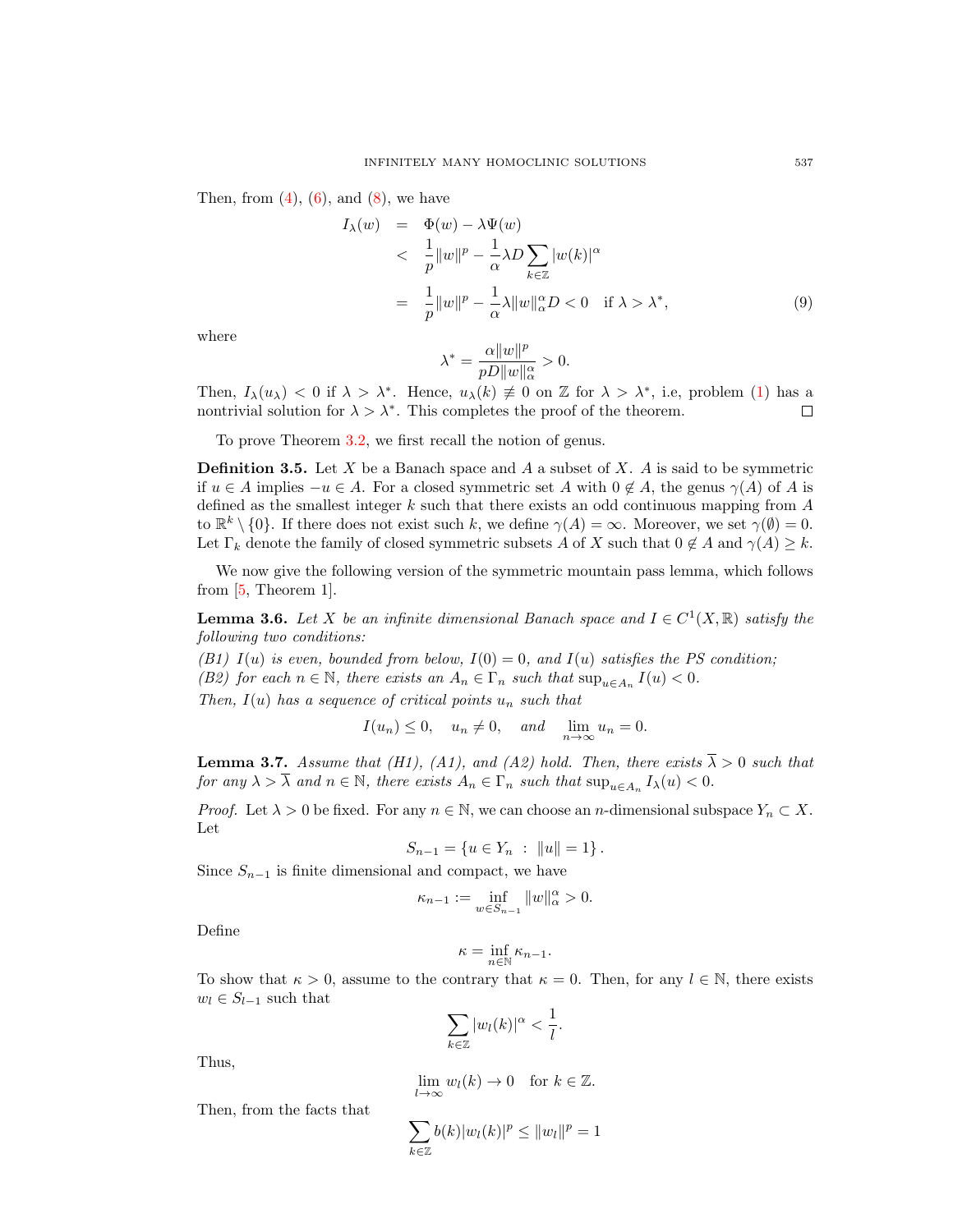and

$$
\sum_{k\in\mathbb{Z}} a(k)|\Delta w_l(k-1)|^p \leq ||w_l||^p = 1,
$$

we see that there exists  $L \in \mathbb{N}$  such that

$$
\sum_{k\in\mathbb{Z}} b(k)|w_l(k)|^p \leq \frac{1}{3} \quad \text{and} \quad \sum_{k\in\mathbb{Z}} a(k)|\Delta w_l(k-1)|^p \leq \frac{1}{3} \quad \text{for } l \geq L.
$$

Hence,

$$
||w_l||^p = \sum_{k \in \mathbb{Z}} [a(k)|\Delta w_l(k-1)|^p + b(k)|w_l(k)|^p] \le \frac{2}{3}
$$
 for  $l \ge L$ .

On the other hand, since  $w_l \in S_{l-1}$ , we have  $||w_l|| = 1$  for any  $l \in \mathbb{N}$ , which is a contradiction. Therefore,  $\kappa > 0$ .

Now, choose  $\mu > 0$  small enough so that  $\mu b_0^{-1/p} \leq \delta$ , where  $\delta$  is given in (A1). Then, for any  $w \in S_{n-1}$ , in view of [\(5\)](#page-3-6), we see that

$$
\|\mu w\|_{\infty} \leq \mu b_0^{-1/p} \|w\| \leq \delta.
$$

Then, as in [\(9\)](#page-5-0), from [\(4\)](#page-3-5), [\(6\)](#page-3-1), and [\(8\)](#page-4-4), we have that, for any  $w \in S_{n-1}$ ,

$$
I_{\lambda}(\mu w) = \Phi(\mu w) - \lambda \Psi(\mu w)
$$
  

$$
< \frac{1}{p} ||w||^{p} \mu^{p} - \frac{1}{\alpha} \lambda \mu^{\alpha} D \sum_{k \in \mathbb{Z}} |w(k)|^{\alpha}
$$
  

$$
\leq \frac{1}{p} \mu^{p} - \frac{1}{\alpha} \lambda \kappa_{n-1} \mu^{\alpha} D
$$
  

$$
\leq \frac{1}{p} \mu^{p} - \frac{1}{\alpha} \lambda \kappa \mu^{\alpha} D < 0 \quad \text{if } \lambda > \overline{\lambda},
$$

where

$$
\overline{\lambda} = \frac{\alpha \mu^{p-\alpha}}{p\kappa D}.
$$

Let  $A_n = \mu S_{n-1}$ . Then,  $\gamma(A_n) = n$  and  $\sup_{u \in A_n} I_\lambda(u) < 0$  for  $\lambda > \lambda$ . This completes the proof of the lemma.  $\Box$ 

*Proof of Theorem [3.2.](#page-4-5)* Let  $\lambda > \overline{\lambda}$  be fixed. Then, by (H4) and Lemmas [3.3](#page-4-1) and [3.7,](#page-5-1) condi-tions (B1) and (B2) of Lemma [3.6](#page-5-2) with  $I = I_{\lambda}$  are satisfied. Hence, Lemma 3.6 and Lemma [2.3](#page-3-2) (c) imply that, for every  $\lambda > 0$ , problem [\(1\)](#page-1-0) has a sequence  $\{u_n(k)\}\$  of nontrivial solutions satisfying the required properties. This completes the proof of the theorem.  $\Box$ 

We conclude this paper with the following remark.

**Remark 3.2.** It is not hard to see that if  $\alpha = p$ , then the results here are independent from those of Iannizzotto and Tersian [\[4\]](#page-7-2). That is, our condition (A1) does not imply their condition  $(F_1)$  and vice-versa. If  $\alpha > p$ , then our condition (A1) does imply their  $(F_1)$ . On the other hand, our Theorem [3.2](#page-4-5) guarantees the existence of an infinite number of solutions, whereas in [\[4\]](#page-7-2) the authors obtain the existence of only two solutions.

Acknowledgments. The authors would like to thank the referee who pointed out some errors in the original version of our paper and made several suggestion that lead to an improvement of our results.